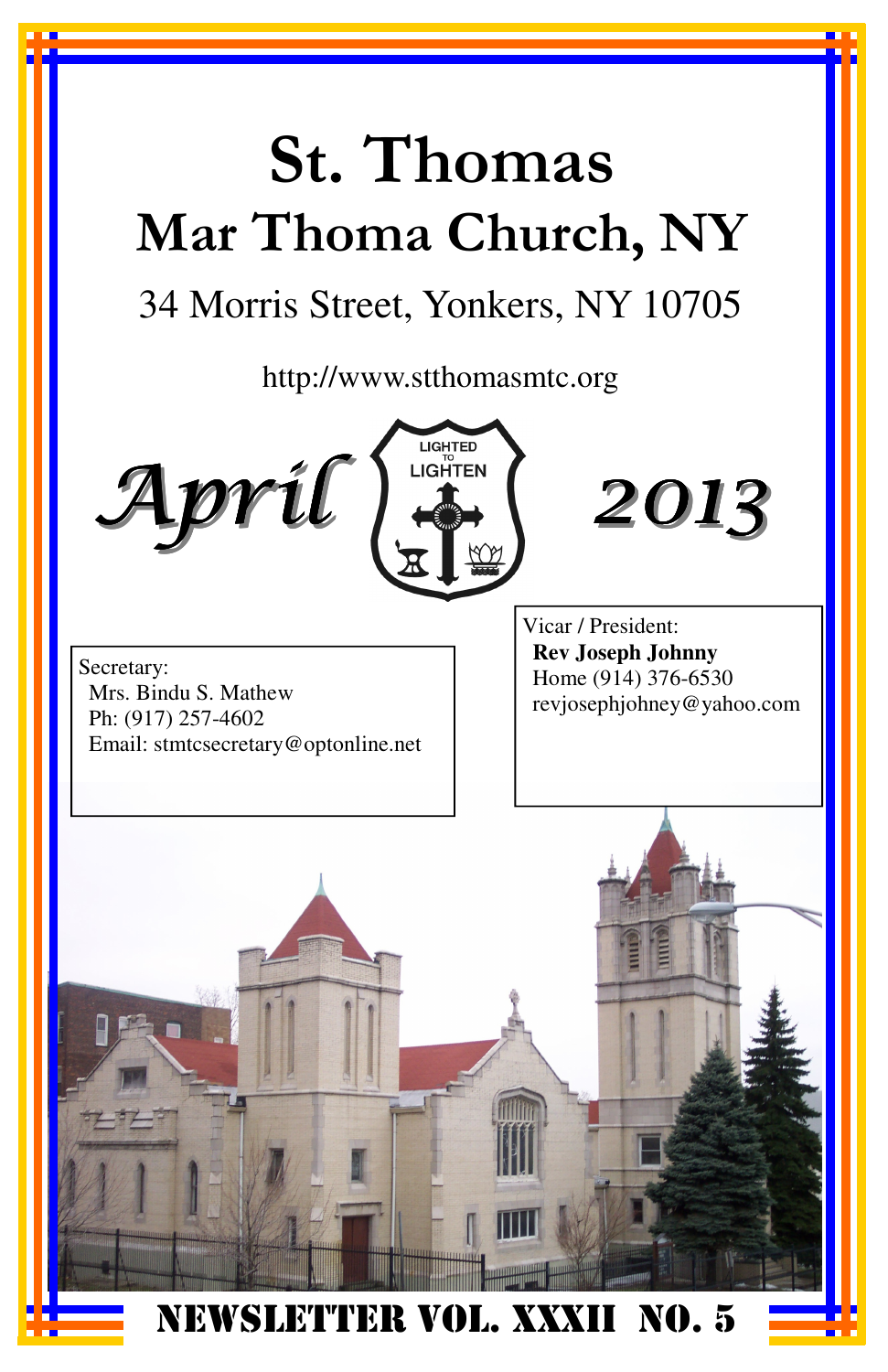#### **WORSHIP SERVICE SCHEDULE**

| Date          | Time                    | Worship                                                                              |
|---------------|-------------------------|--------------------------------------------------------------------------------------|
| Sun, April 7  | $9:30$ am<br>$10:30$ am | Praise & Worship (Malayalam), Bible Class<br>Holy Communion Service, Malayalam       |
| Sun, April 14 | $9:30$ am<br>$10:30$ am | Praise & Worship (Malayalam), Intercessory Prayer<br>Holy Communion Service, English |
| Sun, April 21 | $9:30$ am<br>$10:30$ am | Praise & Worship (Malayalam), Bible Class<br>Holy Communion Service, English         |
| Sun, April 28 | $9:30$ am<br>$10:30$ am | Praise & Worship (Malayalam), Bible Class<br>Holy Communion Service, Malayalam       |

### **MAR THOMA SYRIAN CHURCH OF MALABAR LECTIONARY**

| <b>Date</b>   | 1st Lesson                   | 2nd Lesson     | <b>Epistle</b>    | Gospel             |
|---------------|------------------------------|----------------|-------------------|--------------------|
|               | Sun, April 7 Zeph. 3: 14-20  | James $1:1-8$  | 1Thess. 1:3-12    | St. John 20: 19-29 |
|               | Sun, April 14 Gen. 5: 18-24  | Acts 11: 19-26 | Gal. 1: 6-10      | St. Luke. 24:13-32 |
| Sun, April 21 | Gen. 3: 1-14                 | 2 Tim. 4:9-18  | $1$ Tim. 1: 12-17 | St. John 21:1-14   |
|               | Sun, April 28 Num. 11: 23-30 | Acts. 8:25-40  | 1 Peter 5: 1-11   | St. John 21: 15-17 |

### **IMPORTANT DAYS IN SABHA/DIOCESAN CALENDAR**

| <b>Date</b>  | <b>Importance of the Day</b>                                                |
|--------------|-----------------------------------------------------------------------------|
| Sun. April 7 | New Sunday-From Doubt to Faith (1st. Sunday after Easter)                   |
|              | Sun, April 14   Christ the Fellow Traveler (2nd Sunday after Easter)        |
|              | Sun, April 21   Good News to those who gone afar. (3rd Sunday after Easter) |
|              | Sun., April 28   Lord's Commission forever (4th Sunday after Easter)        |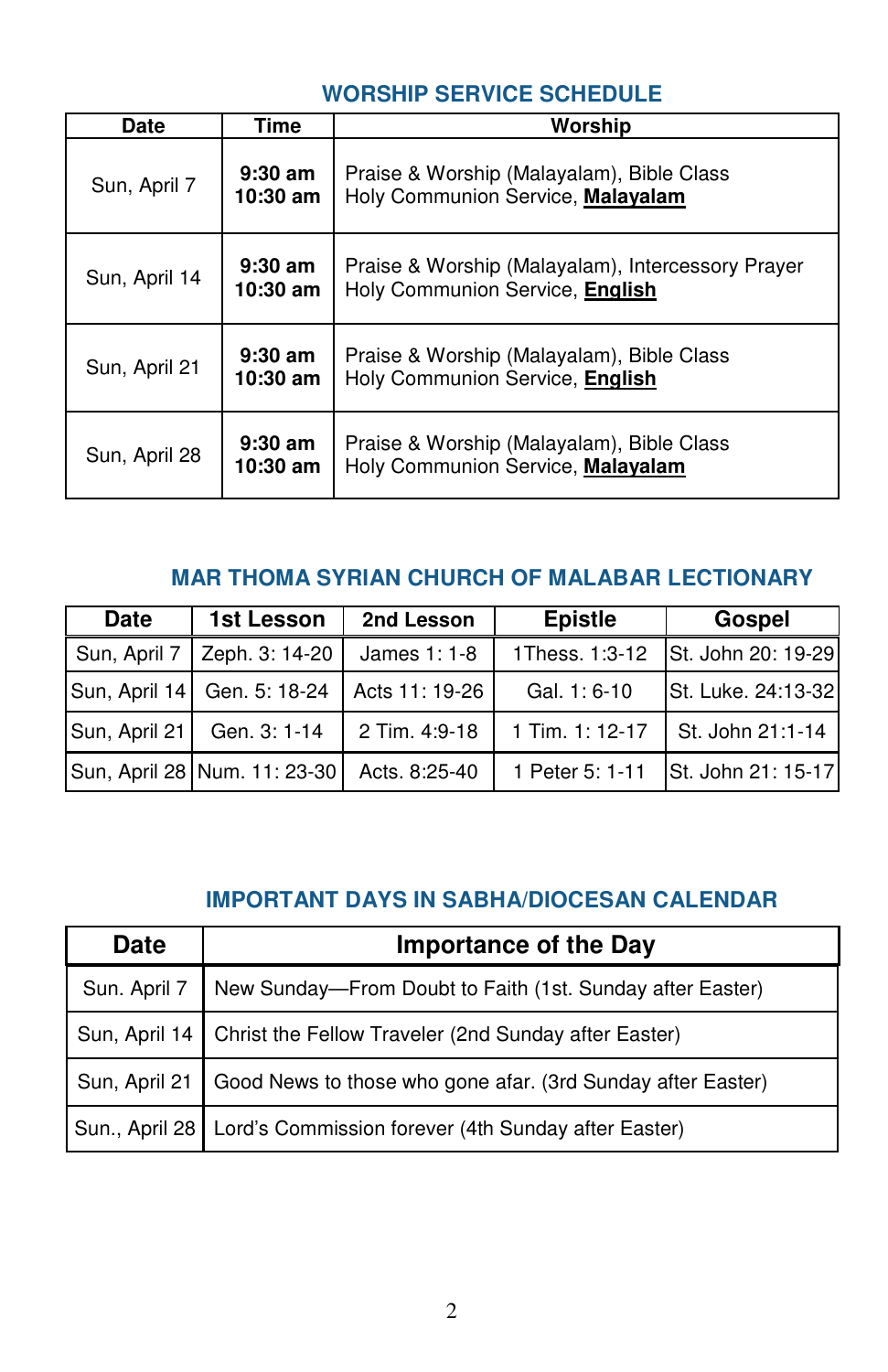

## Area Prayer Meetings

| <b>Area</b>                                            | Date & Time               | <b>Location</b>                              |
|--------------------------------------------------------|---------------------------|----------------------------------------------|
| <b>Yonkers South</b><br>(McLean Ave) /<br><b>Bronx</b> | <b>TBA</b>                | <b>TBA</b>                                   |
| Manhattan/NJ                                           | Sat, April 6,<br>11:30am  | Mr. Simon Ninan<br>Mickleton, NJ             |
| Upper<br>Westchester /<br><b>CT</b>                    | Sat, April 13,<br>6:30 pm | Dr. Grinu Philips Oommen<br>New Rochelle, NY |
| Queens/Long<br>Island                                  | Sun, April 14,<br>6:30pm  | Mr. Varghese C. Baby<br>East Meadow, NY      |
| <b>Yonkers East</b><br>(Central Ave)                   | Sat, April 20,<br>6:30pm  | Mr. Aby Varghese<br>Yonkers, NY              |
| Rockland                                               | Sun, April 21,<br>6:30 pm | Mr. Rajan Chacko<br>Orangeburg, NY           |
| Yonkers West<br>(Church-<br>Riverdale)                 | Sat, April 27,<br>6:30 pm | Mr. Samuel John<br>Yonkers, NY               |
| Yonkers North<br>(Broadway)                            | TRA                       | TRA                                          |

## Monthly Fasting Prayer

| <b>Event</b>              | Date & Time              | Location                              |
|---------------------------|--------------------------|---------------------------------------|
| Monthly<br>Fasting Prayer | Sat, April 13<br>10:00am | Mr. Varghese A. Thomas<br>Yonkers, NY |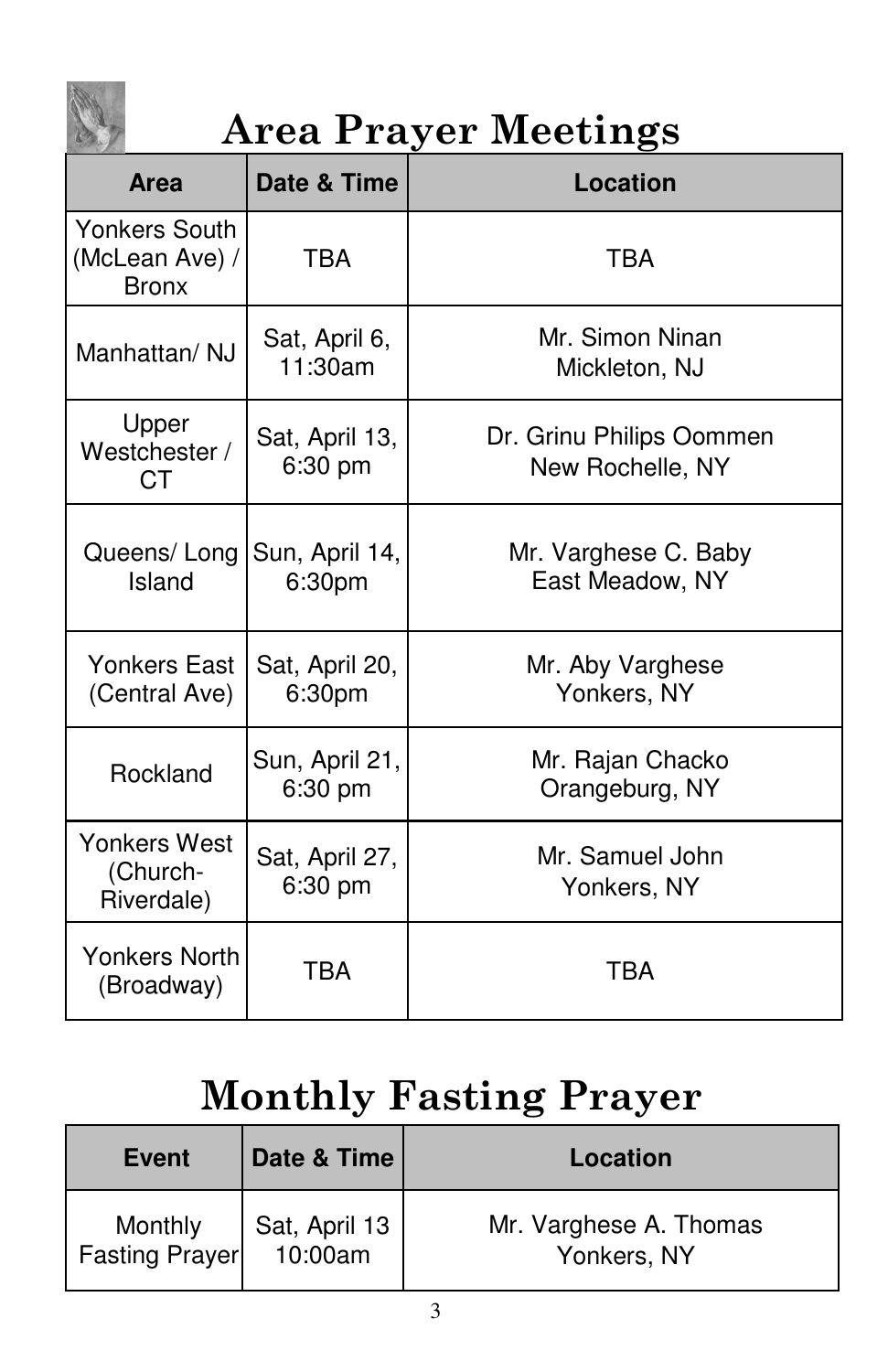

#### Dearly Beloved in Christ,

 Greetings in the most precious name of our Lord and Savior Jesus Christ!

 This is the last message I am writing through the News Letter as the Vicar of St.Thomas. It has been a blessed time with you during the past three years of my ministry, here in this part of the world. It was indeed joyful and at the same time challenging. I recall



to my mind the very day we arrived in JFK on April 28, 2010, where, we were being wrapped by your overcoats, as we were shivering of the strange breeze and the cold weather. Ever since that day, we could feel the warmth of fellowship, the strength of togetherness and a sense of belonging in all our needs and activities.

 I am not sure, whether I could do my ministry up to your expectations, given my constrains and limitations. I don't have claims of achievements or success except my failures and vulnerability. I remember the words of Theodosius Thirumeni on my arrival, "it's not what we do for the Lord that is important, but what the Lord is doing through us which makes the difference. St. Paul uses a meaningful metaphor in his letter to the Corinthians- ' treasure in the earthen vessel'. I think it is very much fitting to every Christian minister. It implies the fragility of the human bearer and the immensely precious treasure of the Gospel. I thank God for the high calling by which we are entrusted with this divine mission though we are unworthy and unfaithful. "I thank Christ Jesus our Lord who had enabled me for that he counted me faithful, putting me in the ministry" (1Tim 1:12)

 I am grateful to the Metropolitan and the Diocesan Episcopa for having given me this blessed opportunity to serve the people of God in this country especially in St. Thomas and their support, encouragement and guidance. I thank all the office bearers of our parish and the executive committee members for their tireless efforts and unreserved support and help in our ministry with out which we couldn't have done anything at all. I thank each and every single member of this parish who extended hospitality by receiving us at your homes and encouraged us by your kind words and prayers. My ministry and life would not have been this with out the greatest gift I ever received from the Lord, that is none else but my life partner - for her contribution in navigating my ministry, I have no words.

 Cherishing the fond memories …let us humbly bid good-bye to you all recalling the words of St. Paul as he bid farewell to the Ephesian Church: "Now I commit you to God and to the word of his grace, which can build you up and give you an inheritance among all those who are sanctified." (Acts 20:32) May God Almighty Bless you abundantly. Lots of love and prayers,



Rev. Joseph Johnny Vicar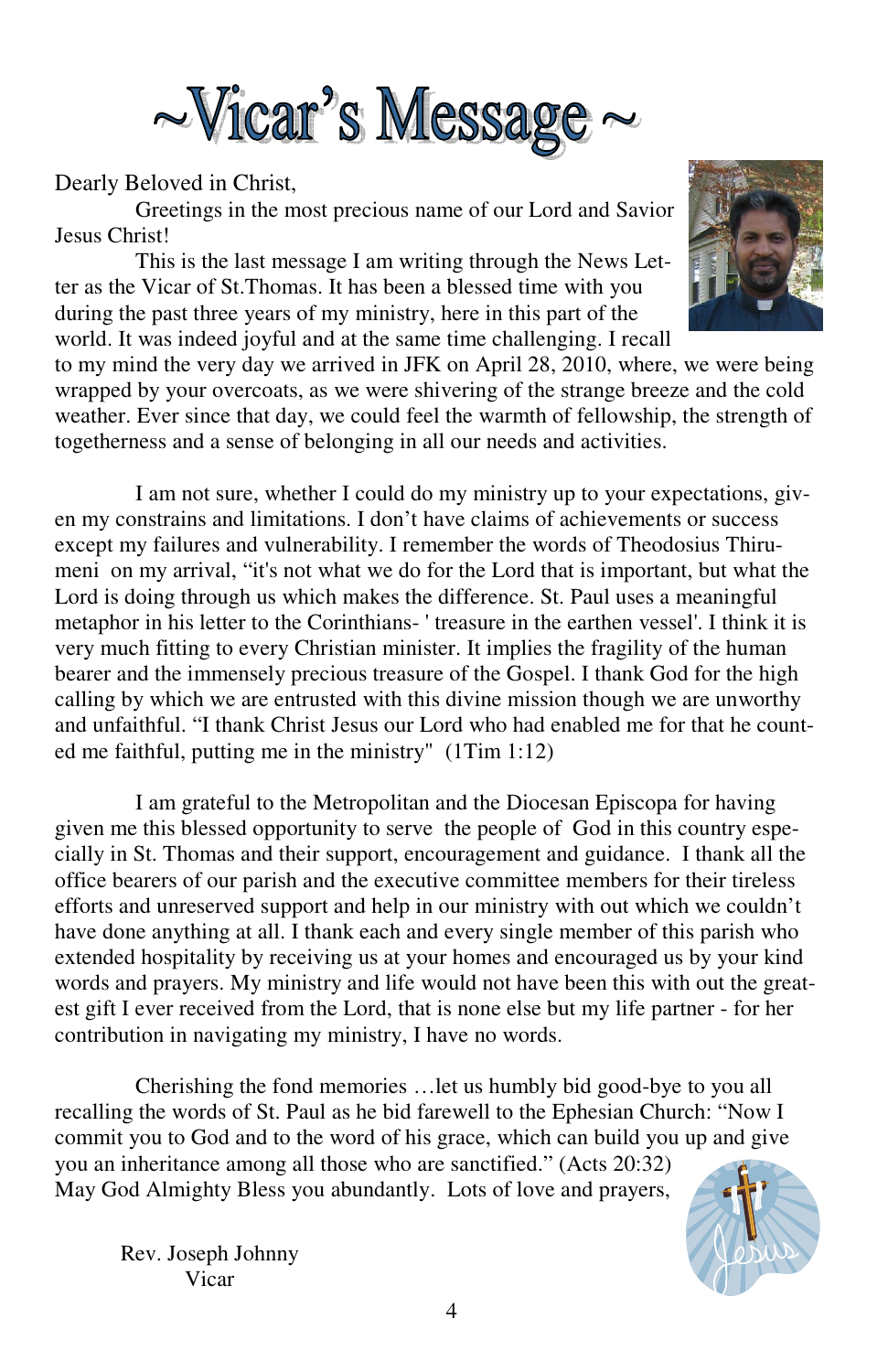# Organizational Meetings

## Sevika Sangham

## Bible Study - 3rd Sunday at Church

## Friday Prayer Meeting

| <b>Sevika</b><br>Sangham | Date & Time    | <b>Location</b>      |
|--------------------------|----------------|----------------------|
| Friday                   | Fri, April 5,  | Mrs. Sosamma Joseph  |
| Prayer                   | 10:00 am       | Yonkers, NY          |
| Friday                   | Fri, April 12, | Mrs. Sosamma Abraham |
| Prayer                   | 10:00 am       | Yonkers, NY          |
| Friday                   | Fri, April 19, | Mrs. Shyla Varghese  |
| Prayer                   | 10:00 am       | Yonkers, NY          |
| Friday                   | Fri, April 26, | Mrs. Jessy Kuruvilla |
| Prayer                   | 10:00 am       | Ardsley, NY          |

## **Edavaka Mission**

**Prayer Meeting** in the parsonage basement every **Wednesday** at **7:00 PM EXCEPT:** 

| Event              | Date & Time              | Location                        |
|--------------------|--------------------------|---------------------------------|
| Edavaka<br>Mission | Wed, April 3,<br>7:00 pm | Mr. Abraham Koshy<br>Pelham, NY |

## "Therefore I tell you, whatever you ask for in prayer, believe that you have received it, and it will be yours." Mark 11:24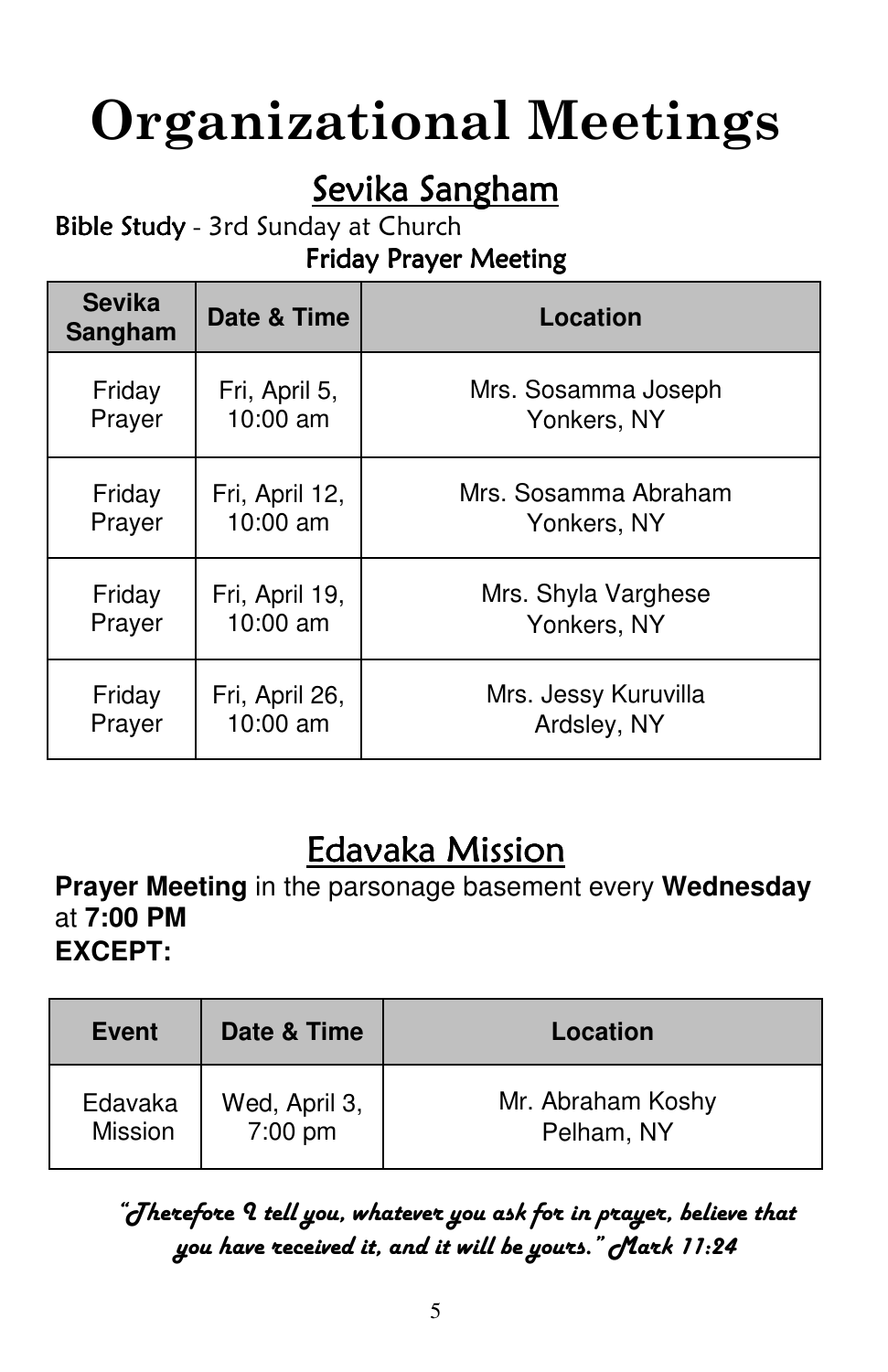## Youth Fellowship

| <b>Event</b>       | Date & Time                          | Location                                   |
|--------------------|--------------------------------------|--------------------------------------------|
| Weekly<br>Meeting  | <b>Every Sunday</b><br>After service | Held in the Chapel                         |
| <b>Bible Study</b> | TBA                                  | Will be announced or e-mailed each<br>week |

## Sunday School

Sunday School starts at 9:00 am

## Young Family Fellowship

| <b>Event</b> | Date & Time   | Location               |
|--------------|---------------|------------------------|
| Fellowship   | Fri, April 8, | Mr. Sunil M. Varughese |
| Meeting      | 8:00pm        | Congers, NY            |

## Yuvajana Sakhyam

| <b>Event</b>      | Date & Time | Location |
|-------------------|-------------|----------|
| Cottage<br>Prayer | ΈRΔ         | ΓRΔ      |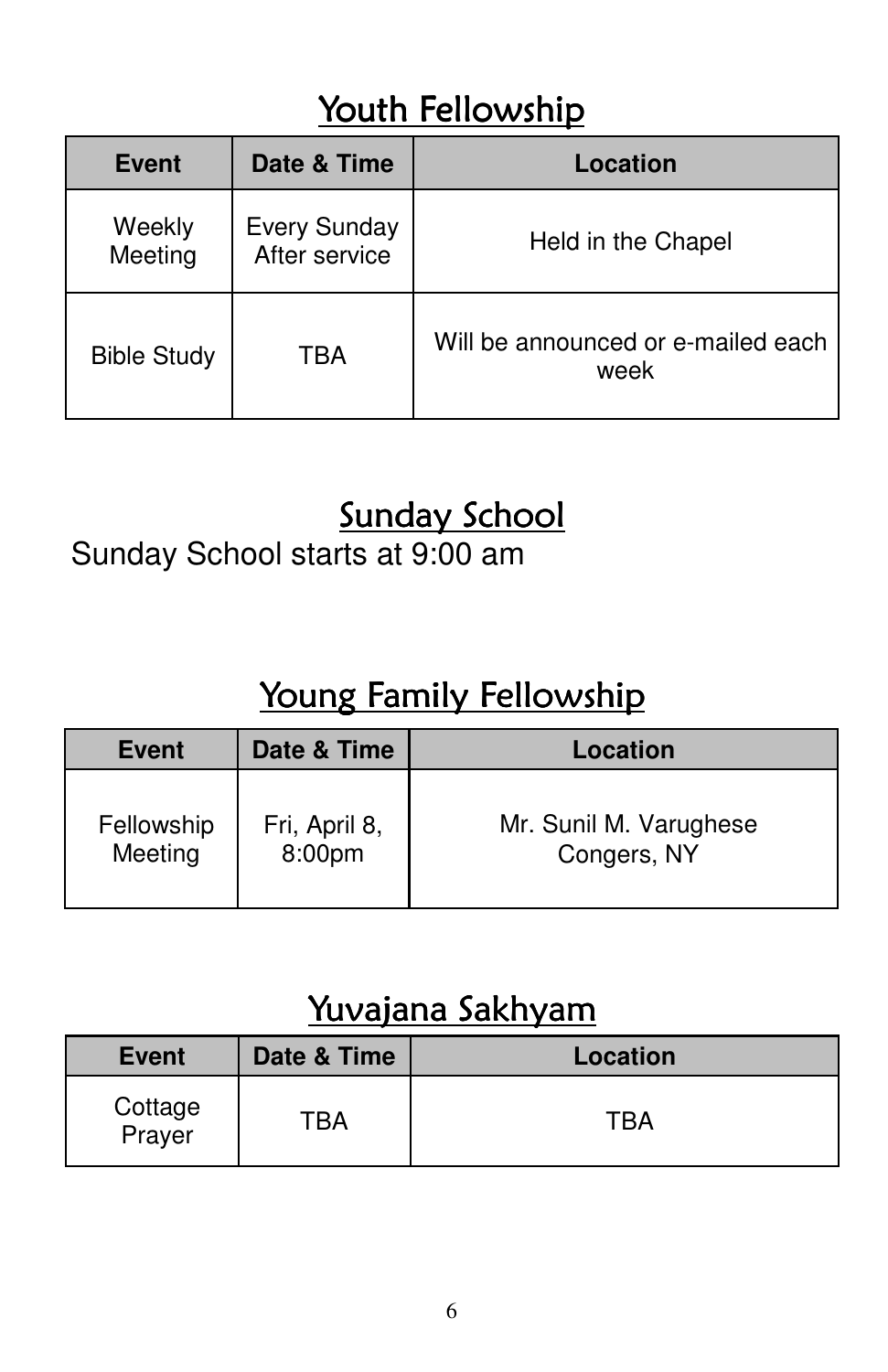## Condolences

 Mrs. Aleyamma Mathew, mother of our members Mrs. Sossamma Thomas (wife of Mr. K. C. Thomas) and Mrs. Jaya S. Varghese (wife of Mr. Saji Varghese) was called to our Lord in Kerala at the age of 84. Funeral services was held in Kerala.

Mr. Daniel George, the uncle of our member, Mrs. Annamma Thomas (Spring Valley) was called to our Lord yesterday, March 23, 2013 in Kollanada, Kerala at the age of 93. Funeral service was held in Kerala.

Mrs. Mollama George, the mother of our member Mrs. Mini Jacob was called to our Lord in Kerala at the age of 78, on March 23, 2013. Funeral services was held in Immanuel MTC, Pandanad, Kerala.

Please uphold these bereaving families in your daily prayers.

We as a parish extend our deepest condolences and prayers to the bereaving family and friends. May the peace of Christ be with them and bring them comfort.

"For the Lord himself will come down from heaven, with a loud command, with the voice of the archangel and with the trumpet call of God, and the dead in Christ will rise first." 1 Thessalonians 4:16